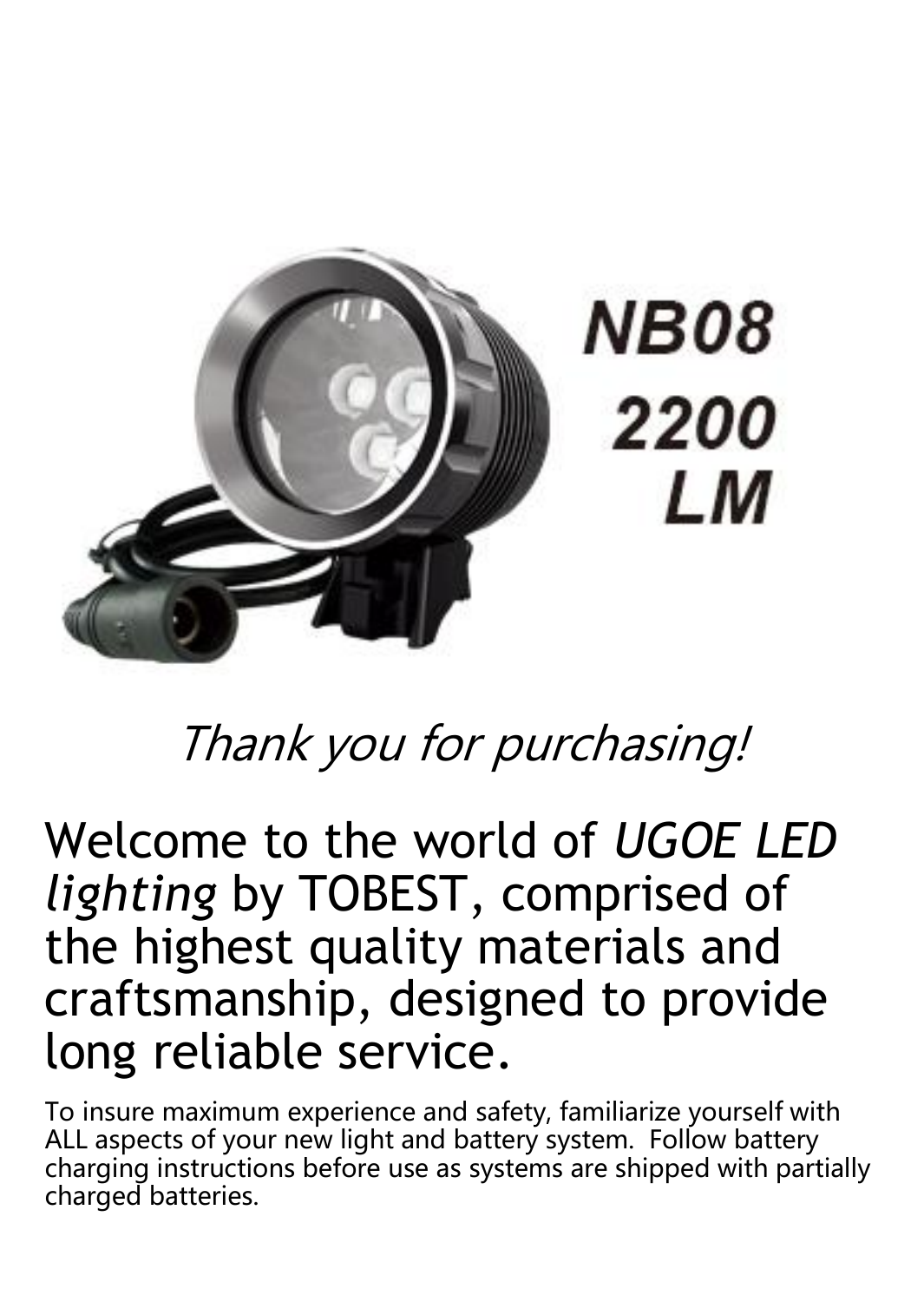To insure maximum experience and safety, familiarize yourself with ALL aspects of your new light and battery system.

- 1. Installation
- 2. Battery Usage and Charging
- 3. Light System and Operation
- 4. Warranty, Support, Customer Service

## Caution:

1. Always unplug the light from the battery when not in use.

2. Use only the supplied UGOE charger with the battery.

Failure to follow these cautions will void the warranty and can cause damage to the system.

A lighting system can make riding safer and you more visible,but lights are no substitute for common sense. Ride within your capability with consideration for the riding environment.

# **Installation:**

The NB08 comes with mounts for both handlebar and helmet. There are two different sizes of rings to accommodate various sizes of handlebars. When mounting the battery, locate a place that will keep it and the wires protected from kinking or being pinched in the event of a crash or in any other situation.The light is front weighted..

The light system is designed to be mounted on a handlebar or on the enclosed helmet mount.Both mounts will use one of the rubber rings. The battery may also be mounted using the attached Velcro strap. When mounting the battery, insure adequate length of cable between the battery and cable so that full freedom of movement of the mount and does not pull on the battery, light or their connection or cause the wire to become pinched or stressed. When mounting the light,run the wire first over then handlebar and provide and extra half wrap of cable in the even the light is twisted around the handlebar. Excess wire maybe be wrapped around the handlebar or secured within the battery Velcro strap.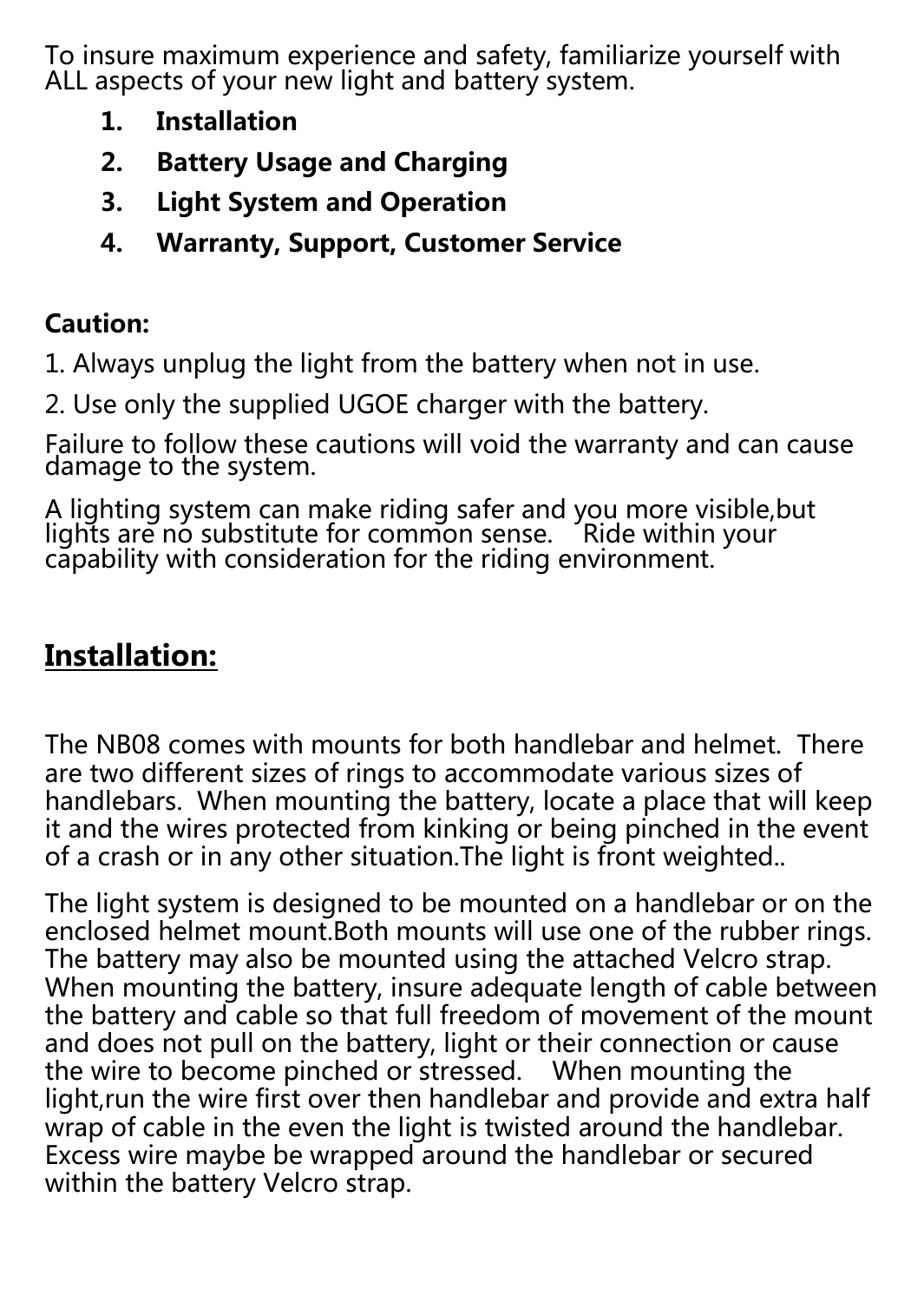When using the helmet mount for the light, the battery is designed to be carried in a jacket pocket or a pack that you are wearing.

CAUTION: Do not connect a helmet mounted light to a bike mounted battery.

Helmet mount: The helmet lamp mount may be used for a variety of mounts with the included long Velcro straps. It is designed in such a way that the light is easily removed using the rubber ring similar to mounting on the handlebar.

You may find it advantageous to use both a handlebar mounted light and a helmet mounted light. The head mount provides the additional safety and flexibility to point the light quickly in any direction your head points.

Aiming the light: When using any mounted light, insure that the mounting does not project the beam directly into the eyes of oncoming motorists or cyclists.

A temperature protection circuit will stop the light from overheating, by stepping the output down if the light is left on full with no airflow around it.

### Handlebar Mount Helmet Mount



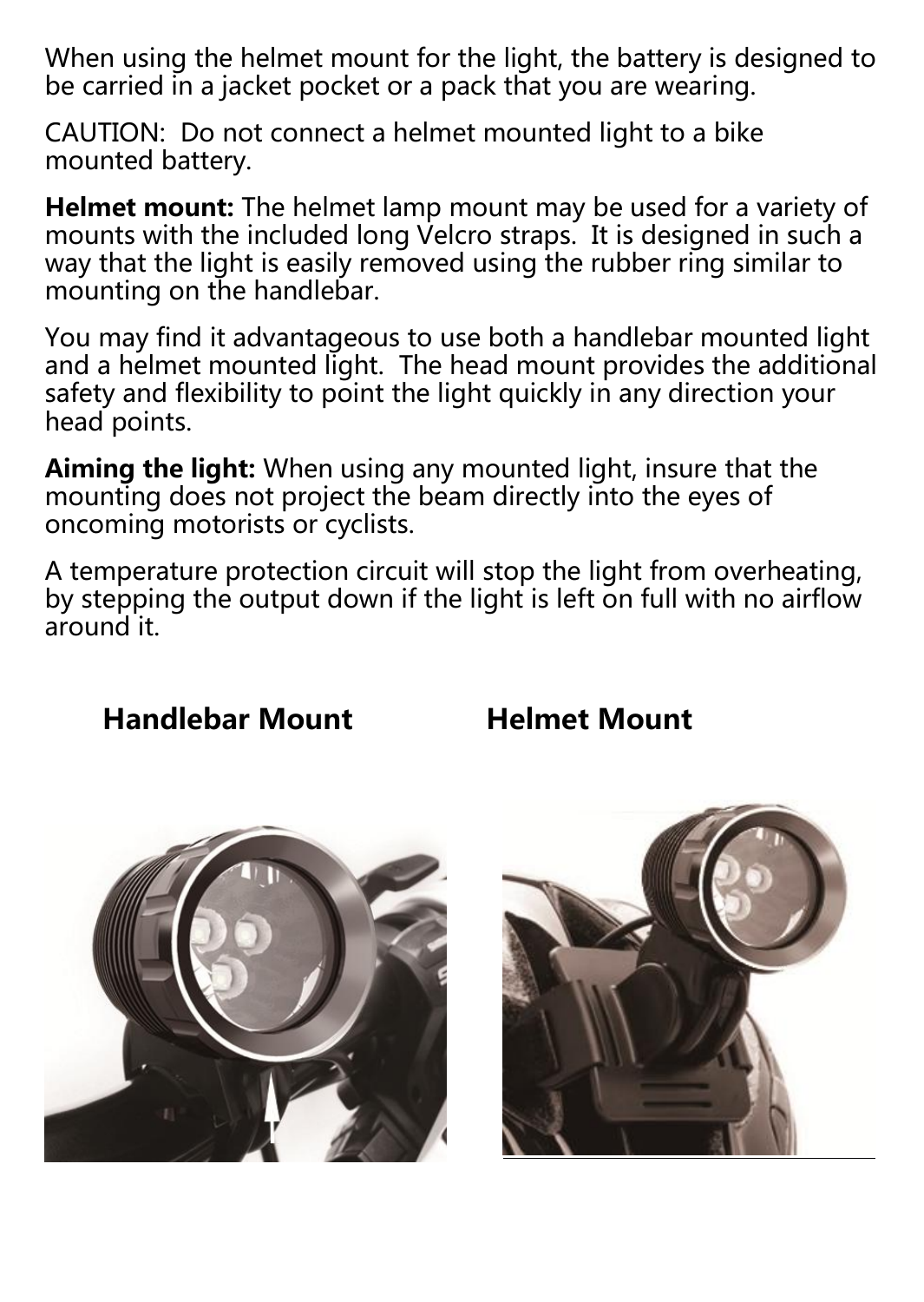# **CAUTION**

- 1. Battery Charger is for use only with the included Li-pol battery pack. Trying to charge other than the included battery pack may cause batteries to catch fire, overheat leak of explode. Do not charge the battery with other than a TOBEST approved charger for this model.
- 2. Do not expose charger to rain, moisture or liquids.
- 3. Although the battery pack may be left on the charger longer than 24 hours without damaging the battery pack, if the battery will not be used for an extended period, the battery life and capacity will be better preserved by discharging the battery to approximately half of capacity and then disconnecting and storing. Every 3 to 4 months connect battery to light and use up the remaining capacity in the battery and then charge to 50% capacity before continuing storage.
- 4. Disconnect the charger when not in use and before connecting or removing batteries from charger.
- 5. Do not use charger or battery if, the wires or the batteries or charger have become damaged.

# Battery Usage and Charging:

Charge your battery pack in isolation and away from flammable materials. Recharge immediately after use. Li-pol batteries do not have a "memory effect" and can be left at full charge, although battery life is extended if you follow CAUTION step #3 above.

- 1. Plug the battery pack into the charger
- 2. Connect the charger to the power outlet.
- 3. The LED on the charger will glow red when the battery is being charged and turn to green when the battery is fully charged.
- 4. When the charger LED turns green, you may unplug the charger and then remove the battery pack from the charger. Charging a fully depleted battery may take up to 5 hours.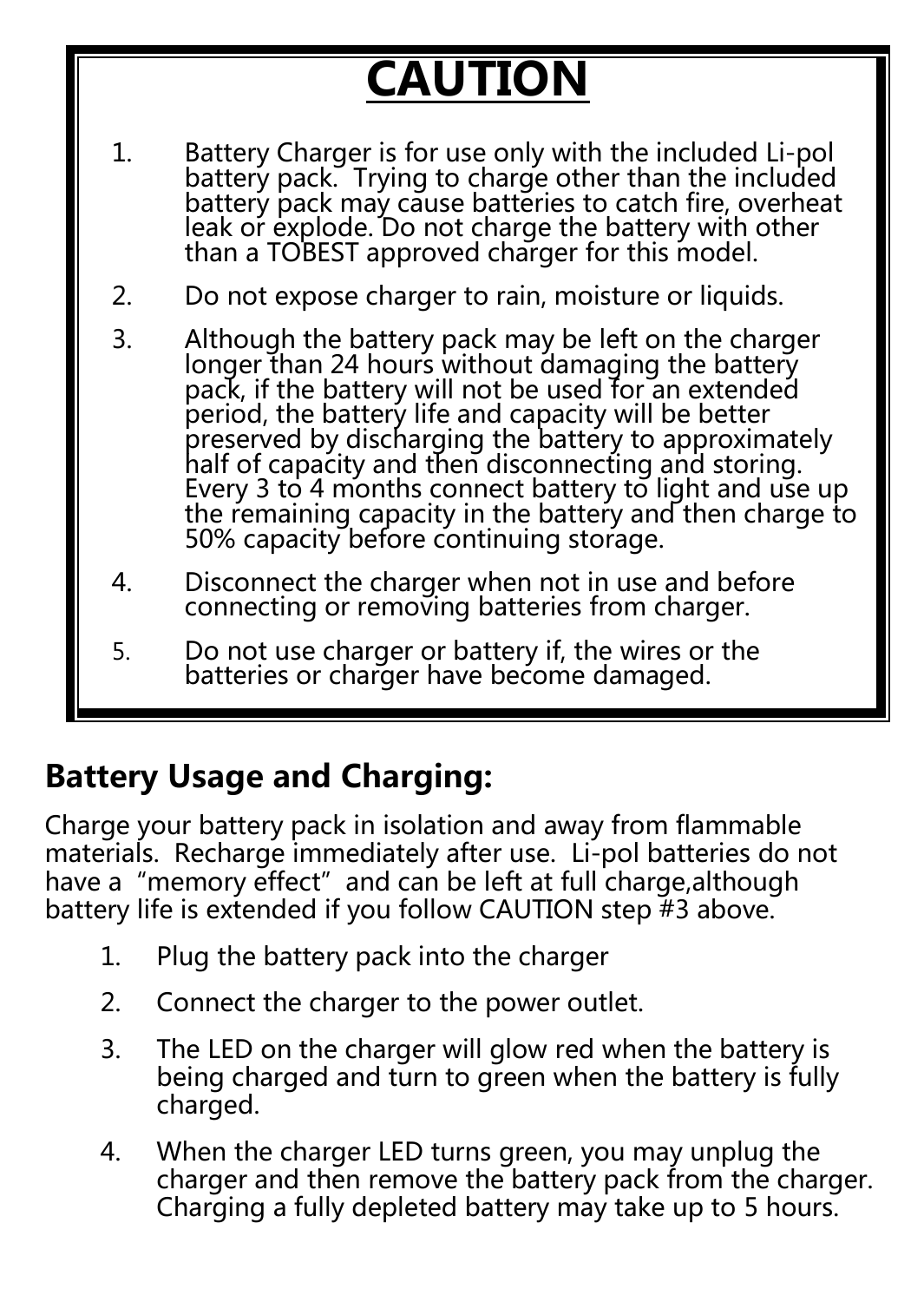# **Light System and Operation:**

**Operation Modes:** The initial short press of the button will turn the light on. Each additional short press of the button switches the light from one mode to the next, i.e. High, Medium, Low, Flash.

**Turn light off:** Press and hold the button for one to two seconds. If leaving the light unattended, disconnect from the battery.

**Check Battery Level:** With the light attached to the battery, but turned off, press the button for 3 seconds and release. The light will flash from 1 to 10 times indicating the battery level remaining. (10 flashes indicates full).

|                 | High      | Medium  | Low      | Flash |
|-----------------|-----------|---------|----------|-------|
| Approx Run Time | 2.5 hours | 5 hours | 25 hours |       |
| Approx Lumens   | 2200      | 1100    | 220      | 2200  |

**Low Battery Level:** The rear light (operation button) will glow red when the battery level is low and the light will automatically turn off when the battery level is too low. This system protects the battery from damage, but since it draws a small amount of current, and can drain the battery beyond the minimum voltage for the battery,

T**he light must be disconnected from battery when the button glows red or within 5 minutes of it glowing red. Do not wait until the light goes completely out as this will greatly reduce the number of charge cycles that the battery can be used and can render the battery unusable. Disconnect the battery when not in use or stored.**

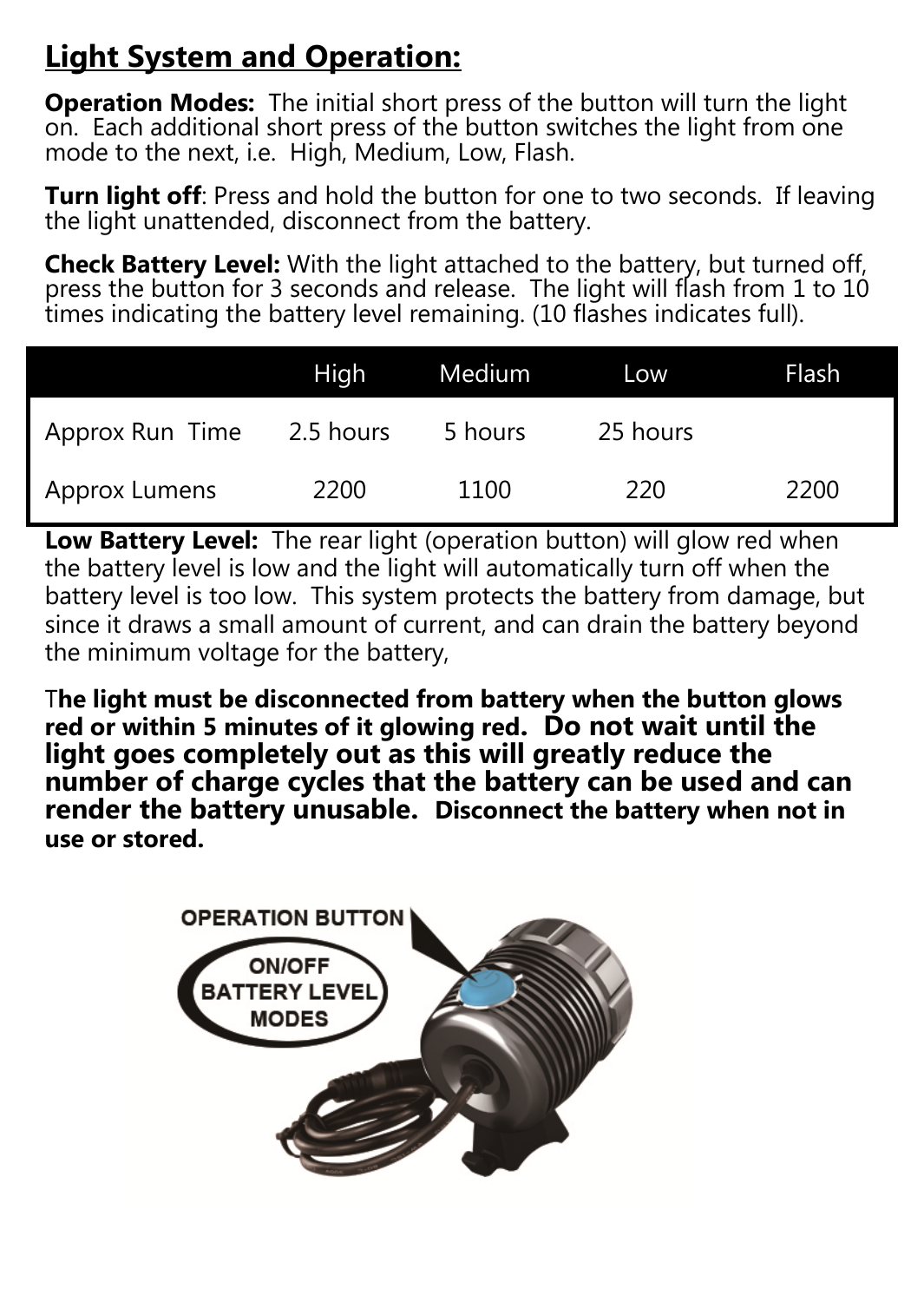## Model No: NB08 Specifications

Type: Bicycle light, Headlamp

UGOE patented product, with unique and stylish streamline design, uses three CREE T6 XM-L ultra bright LED and high efficiency orange peel reflector to provide super bright light; exquisite anodizing and quality workmanship, long lasting Li-pol battery provides 7.4V 6000mA/h capacity, and waterproof rubber pack to provide perfect protection, making your night adventure more enjoyable.

- 1. Waterproof headlamp Brightness: 2200LM
- 2. Low power consumption
- 3. Material: Aircraft aluminum
- 4. Finishing: hard anodized
- 5. Fluorescent waterproof indicator ring for greater night visibility
- 6. Color: black LED : 3xCREE T6 XM-L ultra bright LED Flux::2200Lumens
- 7. LED life span: 50,000hours
- 8. Battery: 7.4 V 6000mA/h Li-pol

Battery Discharge Times : 150 minutes (100% brightness)

300 minutes (50% brightness)

1500 minutes (10% brightness)

Charge Time :5~6 H

Low Power warning: red light warning (blue fluorescent ring changes to red)

Lighting Modes: 100% brightness 50% brightness 10% brightness flashing (2.4HZ)

#### Waterproof Grade: IP65

This product contains components that must be recycled per EU Directive 2002/96/EC and may not be disposed as unsorted municipal waste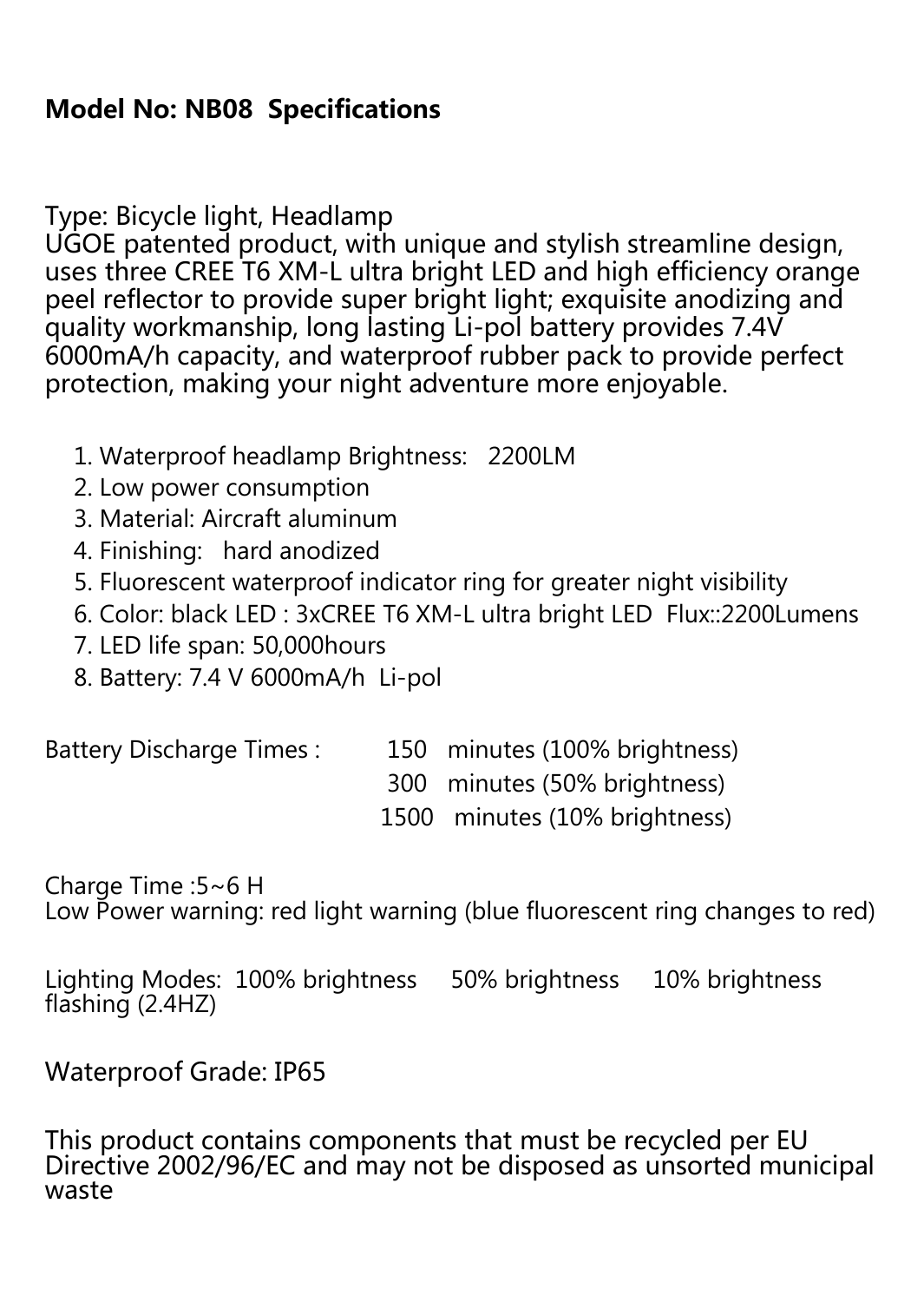#### **Warranty Card:**

Our product quality is controlled strictly in accordance within the standards of our quality certification program. To ensure that all users enjoy the product, TOBEST commits to all users the following:

1). One year warranty Within one year from purchase date, under normal use, the consumer will be provided free warranty service for any quality related problems.

2). Lifetime limited repair: TOBEST will provide paid warranty service after the initial one year warranty. The cost of this service is for the actual replacement part without any additional labor fees. The warranty is limited to existing stocked models, parts and accessories.

When requesting warranty service, customer should present this page along with the original purchase receipt or numbers provided to the dealer or online retailer where purchased. The dealer or retailer will handle warranty claim.

Warranty Service Exclusions:

A) Any damages that are caused by other than normal use, including, but not limited to physical damages.

B) Any user modification, repairs or disassembly of the product without factory authorization.

C) Missing warranty card or valid receipt documents

Model NB08 -- 2200 Lumen light